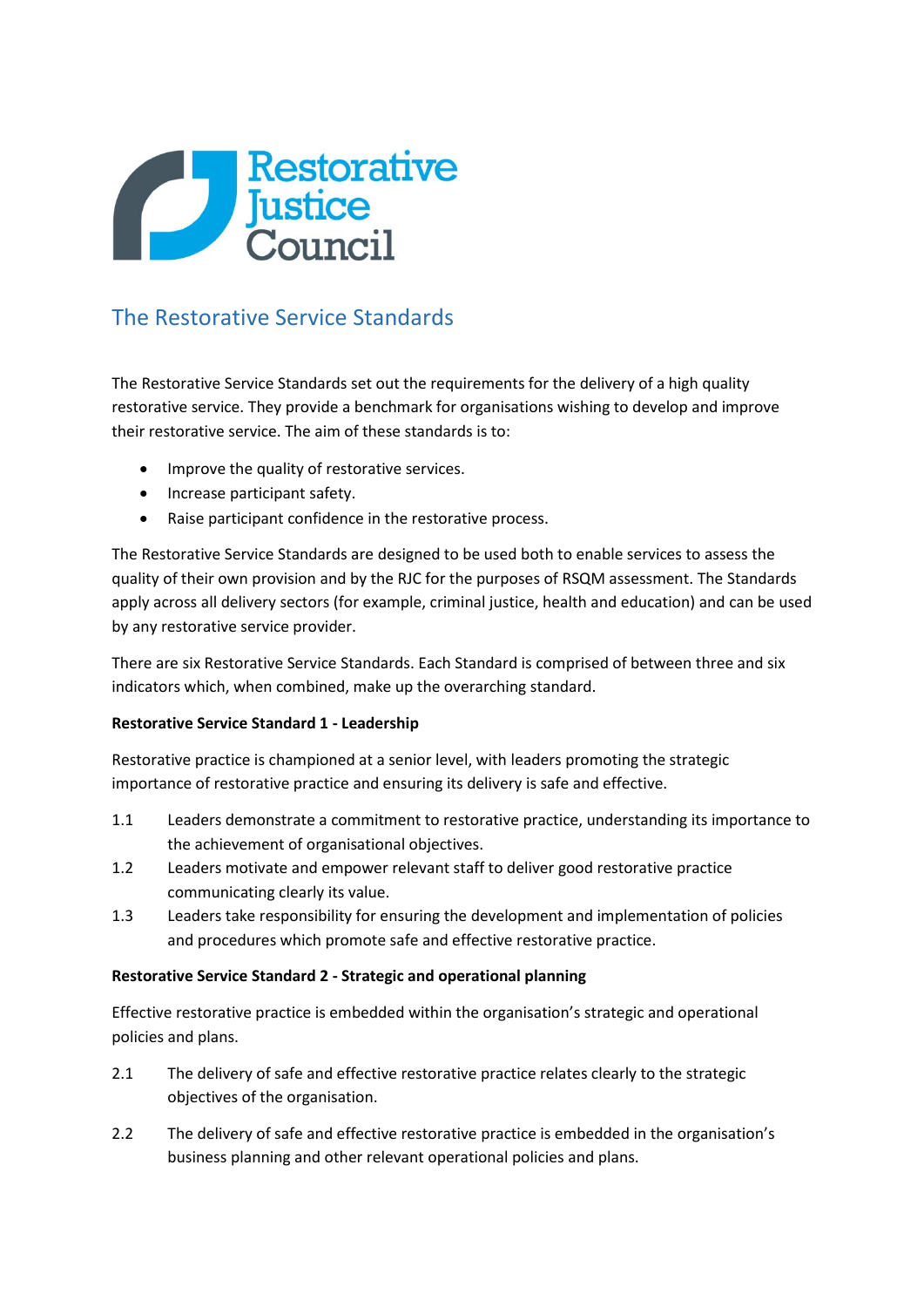- 2.3 Restorative practice objectives and plans are realistic, measurable and deliverable having sufficient resources allocated to their achievement.
- 2.4 The organisation's relevant policies and plans take account of stakeholder and organisational requirements relating to restorative practice.
- 2.5 Staff understand the importance of restorative practice to the organisation's aims, priorities and strategy and how it relates to their role.

### **Restorative Service Standard 3 – Collaborative working**

The organisation works collaboratively to deliver safe, effective and consistent restorative practice.

- 3.1 The organisation identifies and encourages effective collaboration with relevant external partners
- 3.2 The organisation is clear regarding the outcomes sought from working with its external partners and the procedures to be followed towards achieving these outcomes.
- 3.3 The organisation works with relevant partners to deliver safe and effective restorative practice, encouraging the sharing of information in line with relevant RJC guidance and legislative requirements.
- 3.4 Active internal collaboration supports the provision of effective restorative practice

#### **Restorative Service Standard 4 - Supporting and developing people**

The organisation supports and develops its people in providing good restorative practice.

- 4.1 All individuals delivering restorative practice receive restorative training relevant to their role and development needs in line with relevant RJC guidance, codes of practice.
- 4.2 The organisation implements procedures which are effective in developing and maintaining the relevant levels of competence of all individuals involved in providing restorative practice in line with relevant RJC guidance.
- 4.3 Good restorative practice is identified and disseminated across all relevant individuals within the organisation.
- 4.4 Individual and team performance in restorative practice is managed effectively, in line with the organisation's policies and procedures and relevant RJC guidance.
- 4.5 The organisation has effective practitioner supervision arrangements in place for those delivering restorative practice in line with RJC guidance.

#### **Restorative Service Standard 5 – Service delivery**

Delivery of restorative practice is safe, effective and accessible.

5.1 The organisation ensures that those delivering restorative practice act in accordance with relevant RJC guidance in relation to preparation, facilitation and follow up.